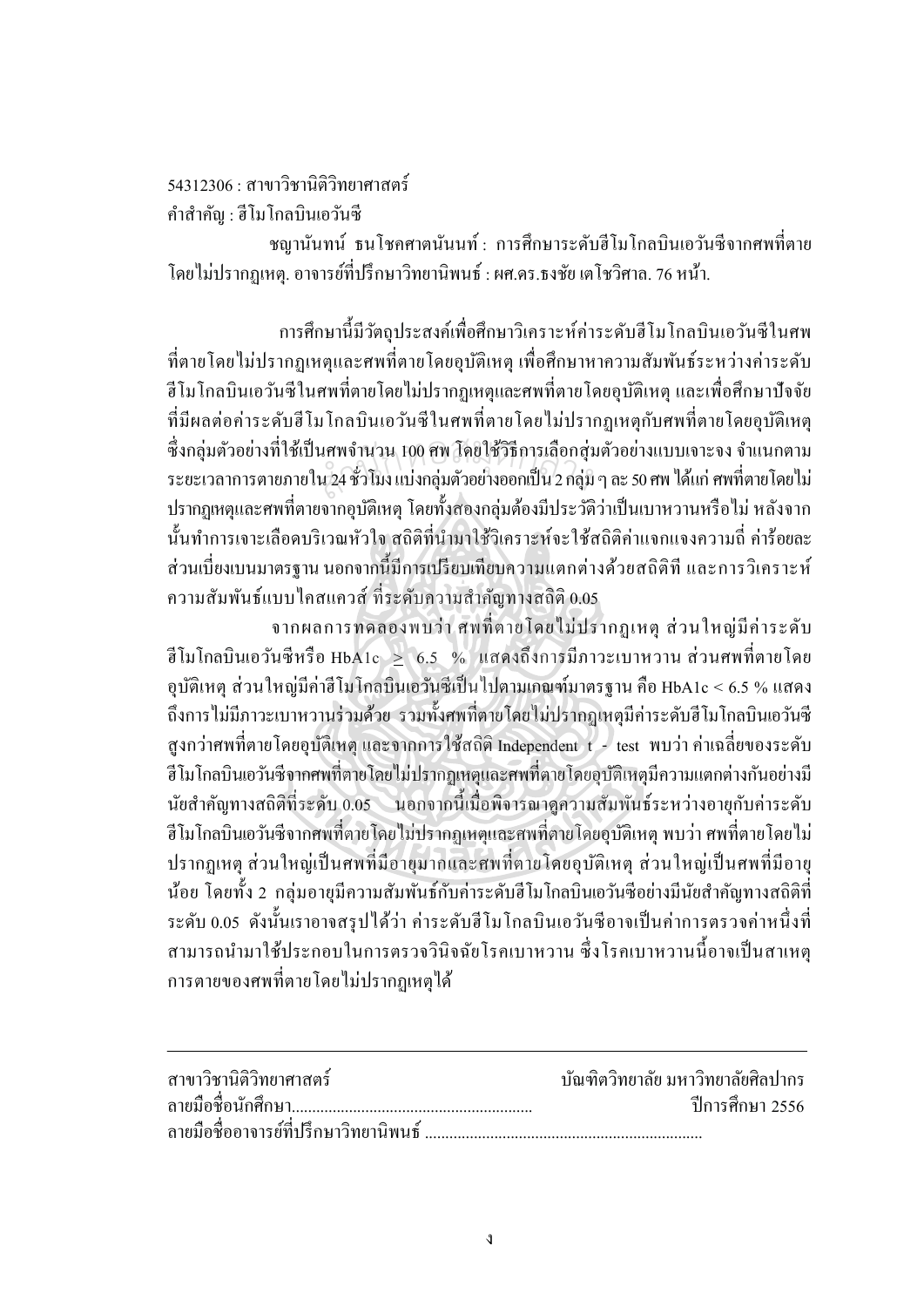## 54312306 : MAJOR : FORENSIC SCINEC KEY WORDS : HEMOGLOBIN A1C

CHAYANAN THANACHOKSATTANAN : A STUDY OF HBA1C LEVEL IN THE CADEVERS WITH UNKNOWN CASE OF DEATH. THESIS ADVISORS : ASST. PROF. THONGCHAI TAECHOWISAN, Ph.D. 76 pp.

This research aimed to analyze HbA1c levels and to study their relationship and factors affecting in the cadavers with unknown and accidental case of death. The sampling size allocation was gained by using judgmental sampling consisting of 100 cases of 24 hour post - mortem cadavers that divided into equal 2 groups. Group 1 is 50 unknown cases of death and group 2 is 50 accidental cases of death. Both groups have to be asked for Diabetes Mellitus. The statistics used in this study are frequency, percentage, mean, standard deviation. Moreover, Independent t - test, and Chi - Squares test were applied to analyze data at the significant level of 0.05. alous does in this stag, are negt<br>in. Moreover, Independent t - tes<br>lalyze data at the significant level

The results found that almost unknown cases of dead cadavers have HbA1c levels > 6.5% shown that they have Diabetes Mellitus and almost accidental cases of dead cadavers have HbA1c < 6.5% shown that they do not have Diabetes Mellitus. Furthermore, the comparison of HbA1c levels between both groups shown that there were significant difference at 0.05 level. From the results, in unknown cases of dead cadavers, the most of them are old contrasting with accidental case of dead cadavers that they are young. The relationship between age and HbA1c levels shown that there were significant relationship at 0.05 level. This implied that the different ages affect to the different HbA1c levels and the old has higher risk to be Diabetes Mellitus than the young. Consequently, from the reasons mentioned above, we can conclude that HbA1c levels can be the one test that used in diagnosis Diabetes Mellitus which it may be the cause of the unknown case of dead cadavers. **RANGELIAN** 

Program of Forensic Science Graduate School, Silpakorn University Student's signature ……………………………………….. Academic Year 2013 Thesis Advisors' signature ………………..….…………………………...